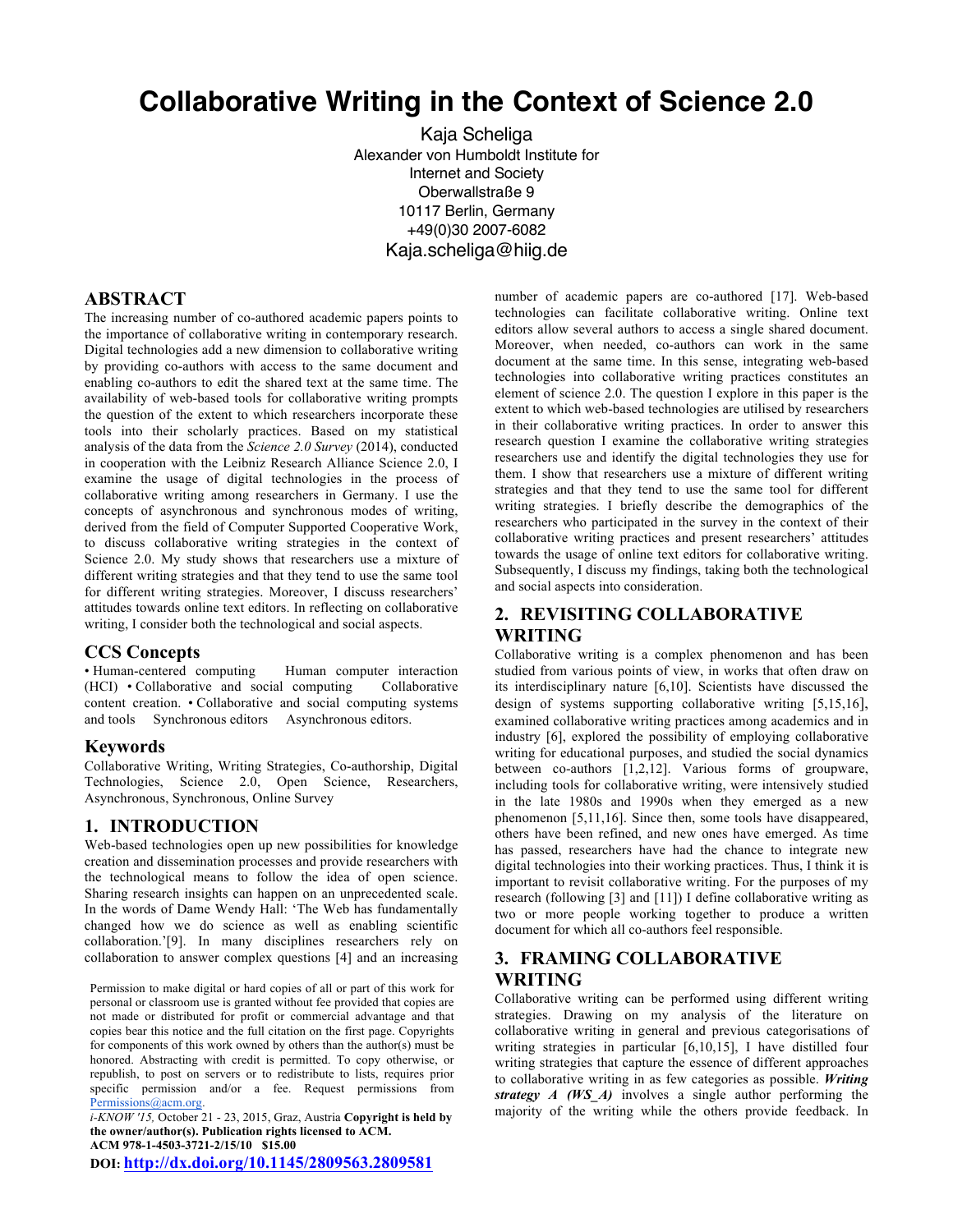*writing strategy B (WS\_B)* the text remains with one author at a time and writing happens in sequence. In *writing strategy C (WS\_C)* each co-author is responsible for producing a section of the text and writing is done in parallel. *Writing strategy D (WS\_D)* involves each co-author writing in the same shared document. Here, all authors have access to the most recent version of the text and can respond to what their co-authors have already written. Moreover, co-authors can work in the same document at the same time. The described writing strategies serve as a structure to broadly categorise the characteristic approaches to collaborative writing. The actual writing practices of researchers are more nuanced. In this paper, I focus on the act of collaborative writing in an academic context and the role digital technologies play in it, instead of analysing the whole collaborative writing process.

The writing strategies can be described using the notion of asynchronous and synchronous modes of working, which are derived from the field of Computer Supported Cooperative Work [11]. In general, asynchronous refers to working on something at different times, while synchronous refers to working on something at the same time. Applied to collaborative writing strategies, the *asynchronous mode* refers to co-authors working on the text at different times. Accordingly, WS\_A, WS\_B, and WS<sub>C</sub>, can all be classified as asynchronous modes of writing. Asynchronous writing is typically done in separate documents rather than in a shared online document. Thus, access to the most recent version of the text is often mediated via a digital technology, for example a Word document in combination with email or content sharing services. The *synchronous mode* refers to co-authors working on the text at the same time. In this sense, WS\_D qualifies as synchronous because it provides all co-authors with access to the most recent version of the text and additionally includes the technical possibility of several co-authors working on a shared text simultaneously. All the described writing strategies can be performed using pen and paper, an offline word processor or an online text editor. While using a combination of different digital technologies for asynchronous modes of writing appears to be common practice among researchers, this approach to collaborative writing requires increasing coordination efforts as the number of co-authors grows. Thus, especially for synchronous writing modes, online text editors can be relevant as they can potentially improve the collaborative writing process, particularly with reference to collaborations across distances. From the technological perspective, online text editors provide co-authors with access to the most recent version of the shared text. Moreover, online text editors enable several co-authors to work on the same document, and they can even work on it concurrently. In this sense, digital technologies bring a new dimension to collaborative writing as they make it possible to apply working processes that were not feasible before.

## **4. SURVEYING THE ACADEMIC LANDSCAPE IN GERMANY**

The empirical basis of my analysis is the online *Science 2.0 Survey 2014* [14, see also 13], which was conducted as part of the Leibniz Research Alliance Science 2.0. The questionnaire was divided into a general part that addresses communication forms and the use of online tools in academia (N≈2,000) and an optional part consisting of my questions regarding the use of digital technologies for collaborative writing (N≈1,300). The questionnaire items relevant for this analysis referred to the usage of digital tools for collaborative writing purposes, the percentage of writing performed in collaboration, a series of statements

measuring attitudes towards digital technologies for collaborative writing, and the usage of digital technologies for the described writing strategies. The questionnaire was available in both German and English. The sample includes researchers from across different disciplines, from universities as well as from research institutes, thus providing a good coverage of the German academic landscape. The results presented are based on my analysis of the data concerning the usage of digital technologies for collaborative writing and complemented by demographic data from the main part of the survey. The statistical analysis was performed using IBM Statistics SPSS 22.

# **5. COLLABORATIVE WRITING AND THE USAGE OF DIGITAL TECHNOLOGIES**

My analysis of the data from the *Science 2.0 Survey* shows that over half of the researchers write between 60% and 100% of their academic papers in collaboration. In the following sections, I derive combinations of collaborative writing strategies used by researchers in the sample and show that researchers tend to use a mixture of different writing strategies. I describe which digital technologies researchers use most frequently for the previously described writing strategies, showing that researchers tend to use the same tool across different writing strategies. Next, I provide a brief overview of the demographics of the researchers who participated in the survey and present findings concerning the researchers' attitudes towards the usage of online text editors for collaborative writing.

## **5.1 The Writing Strategies**

Collaborative writing can be performed using various writing strategies and each strategy has its advantages and disadvantages. In order to find out which writing strategies are used by the researchers in the sample, I calculated the frequency of usage for each strategy as well as for various combinations of these strategies. The frequency is based on the survey data capturing the usage of digital technologies for the writing strategies. The analysis clearly shows that the researchers in the sample use a mixture of different writing strategies. Over half of the surveyed researchers (56%) use one of the asynchronous writing strategies (WS\_A or WS\_B or WS\_C) and the synchronous writing strategy (WS\_D). However, 38% of the researchers use one of the three asynchronous writing strategies but not the synchronous one. Interestingly, apart from the 3% of researchers who use only WS A, there are practically no researchers in the sample who use just one writing strategy.

# **5.2 The Tools**

The most frequently used tool for all writing strategies is Word (WS\_A 74%, WS\_B 69%, WS\_C 64%, WS\_D 24%). For collaborative writing purposes, Word is used in combination with other digital technologies such as email and content sharing services. There is a positive correlation between the usage of Word and email for each of the writing strategies (Pearson correlation coefficients for WS\_A: p=0.163, WS\_B: p=0.209, WS C: p=0.264, WS D: p=0.393; the correlations are significant at the 0,01 level). Similarly, there is a positive correlation between the usage of Word and content sharing services for each of the writing strategies (Pearson correlation coefficients for WS\_A: p=0.129, WS\_B: p=0.165, WS\_C: p=0.162, WS\_D: p=0.243; the correlations are significant at the 0,01 level). Also, 43% of researchers use both Word and content sharing services for collaboration (Pearson-Chi-Square test  $\chi^2$  =12.498, the result is significant). Since Word as such has no integrated functionality that allows for simultaneous writing, it is likely that respondents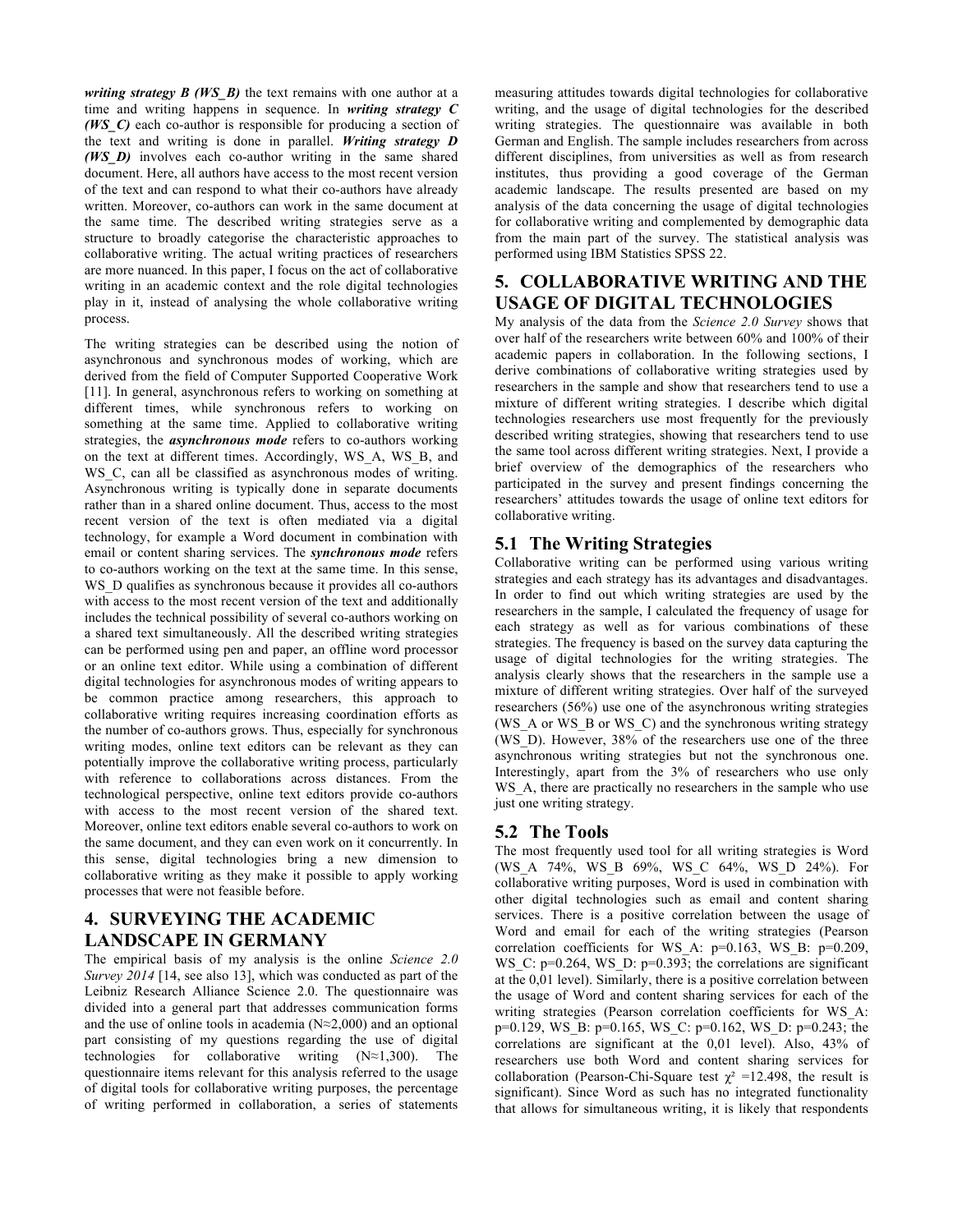assumed that using Word in combination with other tools classifies as synchronous writing. Alternatively, it is also possible that some researchers use versions of Word that have integrated capabilities for synchronous access to and editing of the document, such as Microsoft 365 Office. This differentiation, however, cannot be made based on the available data. Despite its focus on facilitating synchronous modes of writing, the usage of Google Docs across writing strategies only reflects this to some extent (WS\_A 11%, WS\_B 7%, WS\_C 12%, WS\_D 18%). Nevertheless, Google Docs is the second most frequently used text editor for WS\_D.

#### **5.3 The Researchers**

The researchers in the sample represent a relatively good coverage of the German academic landscape. A large proportion of researchers are between 25 and 35 years of age (49%). Correspondingly, many of them are at a relatively early stage of their academic career (doctoral students and scientific staff make up 66% of the sample), although 14% of the individuals in the sample are professors and junior professors. In terms of academic discipline, the largest proportion of the respondents (43%) works in the field of mathematics, the natural sciences, and computer science. Nevertheless, the linguistic- and cultural sciences (18%) as well as law, economics, the social sciences (16%) and engineering (15%) are also well represented. Overall, researchers from mathematics, computer science and the natural sciences as well as engineering do most collaborative writing. In terms of academic position, the researchers who do most collaborative writing are postdocs, doctoral candidates and research assistants. Among the researchers surveyed, 45% are female and 55% are male.

#### **5.4 Attitudes towards Collaborative Writing**

Collaborative writing is a complex task. The effectiveness of writing with co-authors can be supported by appropriate technology. The perceived benefit of a technology determines its adoption, and the mere availability of a tool does not mean that it will be used. Since the attitude towards a technology sheds additional light on its usage, I surveyed researchers on their opinions concerning the role of digital technologies in the process of collaborative writing. Generally, researchers have a positive attitude towards digital technologies (there is a positive correlation between an index covering all digital technologies for collaborative writing from the survey and an index capturing the researchers' attitudes towards digital technologies; Pearson correlation coefficient p=0.272, the correlation is significant at the 0.01 level). According to the data, 27% of researchers claim that online word processors increase the productivity of collaborative writing (24% disagree with this statement). At the same time, 33% state that online word processors do not offer the functionality researchers need for the collaborative writing of academic papers (18% disagree). Additionally, 41% of respondents do not feel that using online word processors is complicated (only 15% find it complicated). Furthermore, 40% of researchers do not have enough trust in cloud-based technologies in order to use them for collaborative writing (30% have enough trust). These statements suggest that even though online text editors carry the promise of supporting the collaborative writing process and despite researchers' generally positive attitude towards online text editors, the lack of adequate functionality in an academic context and the lack of trust in cloud-based technologies might have an impact on the adoption of online text editors by researchers.

# **6. DISCUSSING COLLABORATIVE WRITING**

In discussing the presented findings on collaborative writing in the context of science 2.0, I consider both the technological and social aspects. The fact that researchers use a mixture of different strategies for collaborative writing highlights that each approach has its advantages and disadvantages, which in turn depend on the phase of the writing process. Asynchronous modes of working on the text seem more relevant when each individual co-author is writing their contribution to the joint text. Synchronous modes of working might be more relevant towards the beginning and towards the end of the writing process, when major decisions are taken. While using a mixture of different writing strategies, my analysis also indicates – in line with previous studies  $[12,15]$  – that despite the technological possibilities, researchers exhibit no need to write simultaneously. Having access to the most recent version of the text is crucial and digital technologies can support this in various forms. Co-authors can send their contributions via email, make them available via content sharing services or share them in an online text document. Writing in the same document at the same time, however, appears not to be relevant to most researchers. Coordinating the schedules of several researchers to find the time for simultaneous writing involves extra effort. Furthermore, the awareness of another person concurrently working in the same document can prove to be distracting for some authors. Researchers may feel uncomfortable with writing online and automatically sharing their raw text with their coauthors [12]. They might prefer writing strategies that allow them to maintain greater control over their own contribution to the shared text. Regardless of the common writing strategy, each author brings her or his individual ways of working to a joint research project. Writing in the same version of a shared document, for instance, can affect the social relations between coauthors. Granting other co-authors access to work-in-progress requires mutual trust as it can expose vulnerabilities. Birnholz et al. suggest that 'edits and comments often carry social meaning. They may be interpreted as harsh criticism or threats to autonomy, and can have emotional and relational impact.'[1] Thus, it is possible that because using Word in combination with other digital technologies gives researchers control over which version of the text to share at what point in time, it is another reason why researchers prefer to use Word over online text editors. Choosing the tools for collaborative writing has not only technological but also cultural and social aspects. As Cerrato points out 'There is a culture to write together that depend on people, on tasks and on tools.' [5]. Taking disciplinary differences into account, online text editors do not seem to cater to the needs of academic writing. As described in the results, a third of the surveyed researchers think that online word processors do not offer the functionality they need for the collaborative writing of academic papers. Thinking further, online text editors could additionally better support the process of collaborative writing by applying artificial intelligence methods to collaborative writing technologies in order to improve the collaborative writing process [8].

## **7. CONCLUSION**

On the basis of data from the *Science 2.0 Survey*, this paper shows that researchers use a mixture of writing strategies when collaboratively writing academic papers and that they tend to use the same tool across asynchronous and synchronous modes of writing. I have considered both technological and social aspects in reflecting on collaborative writing practices. Possible reasons for researchers' preference for using Word in combination with other